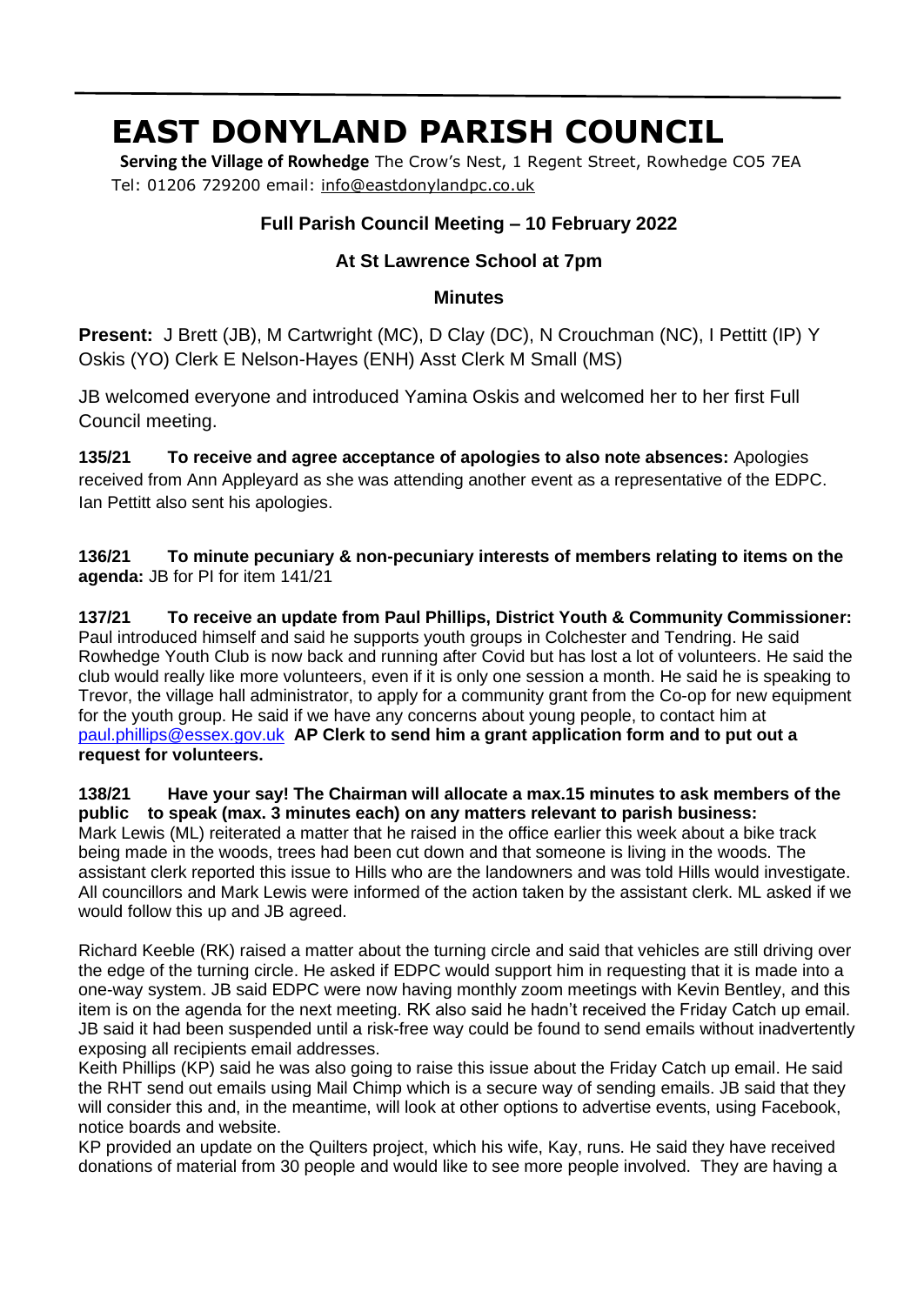workshop in April 2022. As this is something that would normally go in the Friday Catch up, it was suggested that we could advertise it on our Facebook.

KP also mentioned the survey and asked for an update. JB said this is still ongoing.

Frank Ward (FW) said he wanted to speak about the MUGA and said this project has been running for 5 years and it still hasn't been agreed. He said he felt that EDPC should meet with the working party on a regular basis to help move it along. He acknowledges that the survey results may not be in favour of a MUGA but thought that due to the amount of money available, EDPC should set regular meetings with the working party to ensure momentum.

#### **139/21 To receive and note reports from:**

- 1. **County Councillor, Kevin Bentley:** KB did not attend and JB said that KB had arranged monthly zoom meetings to discuss any issues.
- 2. **CBC Ward Councillors, Mike Lilley, Adam Fox & Lee Scordis –** Mike and Adam were unable to attend. Lee provided an update as follows: Salt Bins on Wharf Road. Bloor's are denying responsibility and so is the management company. He said he will probably fill them himself, but residents would need to salt the road.

He had reported the last speed bump on wharf road was slippery and causing problems, but the management company/Bloor's were not taking responsibility even though the road has not been adopted by the council.

Flooding at the Hythe is still a big problem. Highways said they will install signs, but they will not be electronic. He said the signs would be at each end of Haven Road, which he said would not be helpful as they need to be situated so motorist can take evasive action earlier. He said he would be attending a meeting and said representatives from EDPC would be welcome and to email Will Quince to arrange attendance.

Local Plan – He said the vote had been delayed, possibly until after the next elections. LS left the meeting at 19:30

**3. The Clerk:** The councillors confirmed they had read the Clerk Report. No points were raised.

**140/21 To agree the draft minutes for the Full Council meeting held on 13 January 2022:** JB proposed the minutes as correct, DC  $2<sup>nd</sup> - all agreed$ .

**141/21 To agree the payments list already checked by Cllrs Crouchman & Clay:** JB left the meeting. DC proposed the meetings as correct, NC 2<sup>nd</sup>- all agreed. JB returned to the meeting.

**142/21 To note the Finance & Personnel committee meeting held on the 13 January 2022 & ratify any resolutions made.** Minutes Noted by councillors

**143/21 To confirm Cllr Oskis membership on the Maintenance committee.** JB proposed, DC 2<sup>nd</sup>-all agreed.

**144/21 To consider the annual review of the council's policies and procedures and agree updates and amendments (refer attached summary, policies circulated to council separately):** JB said he asked if YO will now be added to the Office Manual as being on the Maintenance Committee. The Office Manual showed Richard as having a garage key. The Clerk confirmed this is no longer applicable. It also showed that Mrs E Trellis was the representative for EDPC, but she no longer does this role. **AP The Clerk will amend this document.** YO said she attended a meeting in the village a couple of years ago to discuss transport. YO said she would contact this group to see if she could find a volunteer. JB proposed en bloc to agree the policy documents. YO 2<sup>nd</sup>- all agreed.